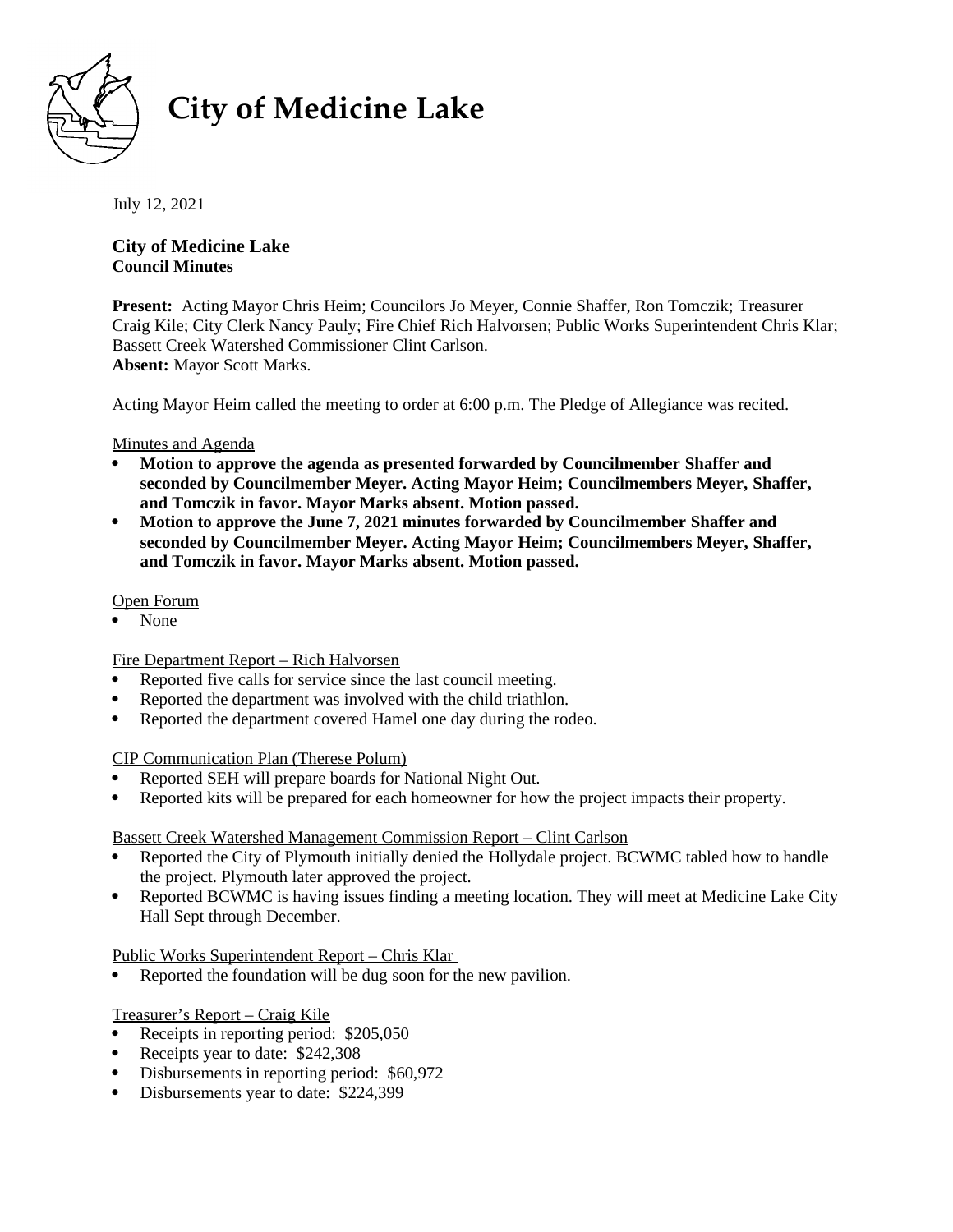**Motion to approve the summary spending, receipts and cash balances through June 30, 2021 forwarded by Councilmember Shaffer and seconded by Councilmember Meyer. Acting Mayor Heim; Councilmembers Meyer, Shaffer, and Tomczik in favor. Mayor Marks absent. Motion passed.**

#### Officer Reports:

## Councilmember Meyer

- Reported City Attorney Wynn Curtis is reviewing the CenterPoint Energy franchise agreement.
- Reported city attorney response times are very good.<br>• Motion to approve resolution 21-18 a resolution and
- **Motion to approve resolution 21-18 a resolution appointing a Data Practices Responsible Authority and assigning duties forwarded by Councilmember Shaffer and seconded by Councilmember Tomczik. Acting Mayor Heim; Councilmembers Meyer, Shaffer, and Tomczik in favor. Mayor Marks absent. Motion passed.**
- **Motion to approve resolution 21-19 a resolution appointing a Data Practices Compliance Official and assigning duties forwarded by Councilmember Shaffer and seconded by Councilmember Tomczik. Acting Mayor Heim; Councilmembers Meyer, Shaffer, and Tomczik in favor. Mayor Marks absent. Motion passed.**
- Reported the city qualifies for Microsoft O360 usage via a Microsoft Government Community Cloud entity.

## Councilmember Tomczik

Reported we should receive a recycling refund of \$713.

#### Councilmember Heim

 Provided an update on the CIP project. Will try to take steps to make the road safer for pedestrians by painting white lines on the side of the road. Will try to place signs that display vehicle speeds. Reported we submitted for state bonding. Reported lift station design is in process.

## Councilmember Shaffer

 **Motion to approve resolution 21-20 a resolution authorizing application and use of Coronovirus Local Fiscal Recovery Funds established by the American Rescue Plan forwarded by Councilmember Meyer and seconded by Councilmember Tomczik. Acting Mayor Heim; Councilmembers Meyer, Shaffer, and Tomczik in favor. Mayor Marks absent. Motion passed.**

#### Mayor Marks

• No report.

## **New Business**

- National Night Out is Tuesday August  $3<sup>rd</sup>$ . Councilmember Meyer will lead the effort.
- Councilmember Tomczik asked about the large number of children running on the street during the triathlon hosted by a resident. Councilmember Shaffer said we may want some type of notification so that residents know this is happening.
- Council is OK with the City Hall being used for events.
- Councilmember Meyer said she was driving on Peninsula Road and a young girl on a small scooter almost hit her car.
- The September council meeting will be Monday, September  $13<sup>th</sup>$ .

**Motion to adjourn forwarded by Councilmember Shaffer and seconded by Councilmember Meyer. Acting Mayor Heim; Councilmembers Meyer, Shaffer, and Tomczik in favor. Mayor Marks absent. Motion carried at 8:08 p.m.**